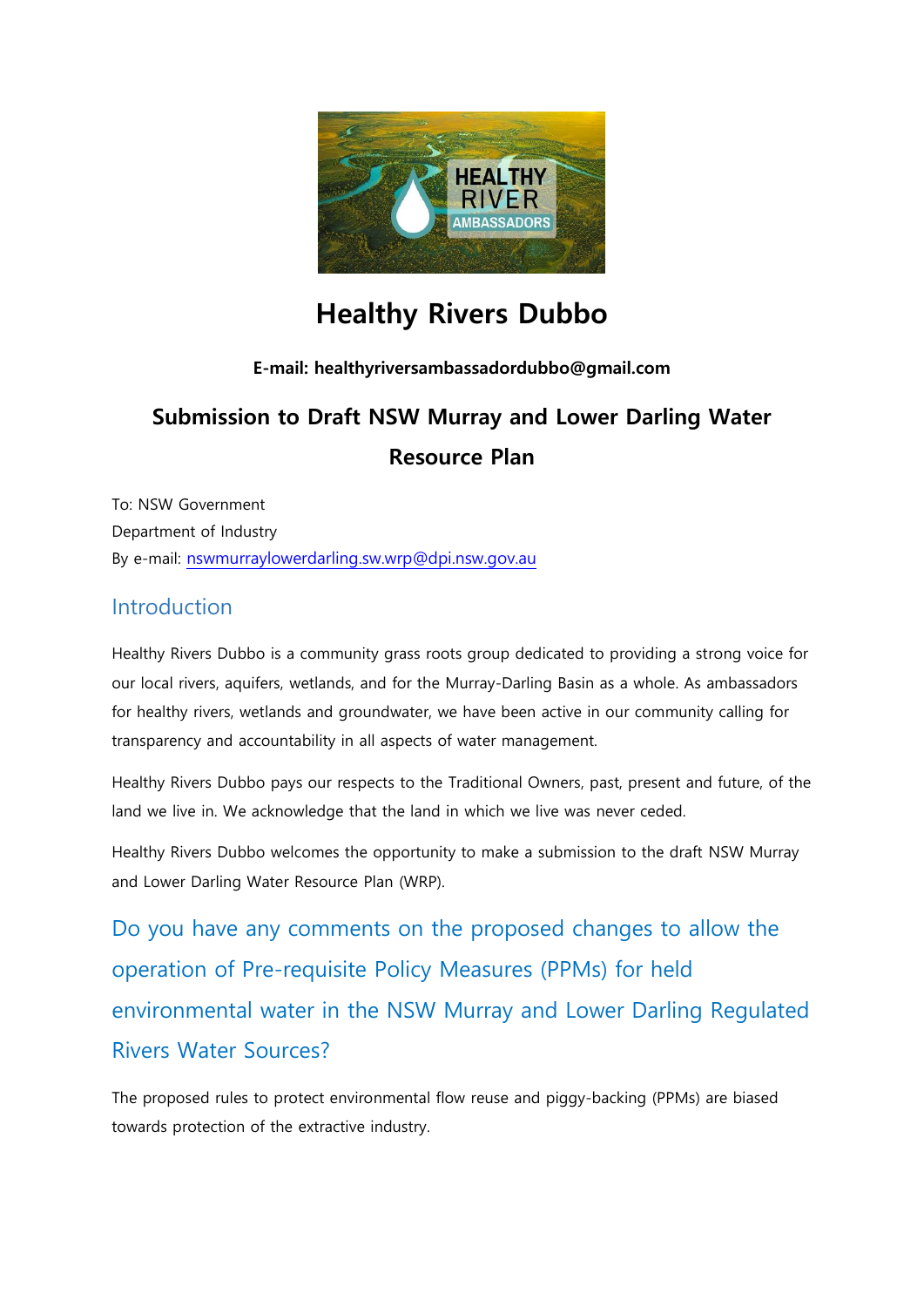The NSW PPM Implementation Plan<sup>1</sup> sets out that PPMs will be implemented only 'to the extent that impacts on third party licenced access rights can be mitigated or offset, whilst aiming to optimise environmental outcomes.' The NSW PPM Implementation Plan links the implementation of PPMs to Section 7.15 (1) (d) of the Basin Plan, which "represents a fundamental misunderstanding of the relevant provisions of the Basin Plan" according to the South Australian Murray Darling Basin Royal Commission Report. <sup>2</sup>

The approach being taken by the NSW Government in implementing the PPMs is not supported by Healthy Rivers Dubbo.

Do you have any comments on the proposal to codify NSW Southern Basin Inter-Valley Trade (IVT) and refer to the IVT procedures in the WSP?

All IVTs should be assessed for environmental impacts. The nature of markets means that water from a source that has higher supply (lower cost) would be traded to sources with lower supply (higher value). This is how markets work. However, the natural world is not the same as a market, and applying the principles of markets to the natural world will inevitably damage it.

Rivers with less water have a reduced capacity to maintain resilience and environmental integrity when water is extracted and diverted.

Tagged trades (using water from a different water source) should be prohibited, as they are for the benefit of a few large licence holders. Tagged trade is not supported by Healthy Rivers Dubbo.

## Do you have any comments on the proposal to refer to the Operating rules for the Barmah-Millewa Environmental Water Allowance?

Healthy Rivers Dubbo does not support the ability to 'borrow' water from the Barmah-Millewa Forest Environmental Water Allowance (EWA), nor do we support the new operating rule regarding 4 monthly flood.

The Barmah-Millewa EWA must be fully available to be used for the benefit of the Ramsar listed wetlands, based on the wetlands requirements.

**.** 

<sup>&</sup>lt;sup>1</sup> https://www.water.nsw.gov.au/ data/assets/pdf file/0004/723334/Pre-requisite-Policy-Measure-[Implementation-Plan.pdf](https://www.water.nsw.gov.au/__data/assets/pdf_file/0004/723334/Pre-requisite-Policy-Measure-Implementation-Plan.pdf)

<sup>2</sup> [https://www.mdbrc.sa.gov.au/sites/default/files/murray-darling-basin-royal-commission](https://www.mdbrc.sa.gov.au/sites/default/files/murray-darling-basin-royal-commission-report.pdf?v=1548898371)[report.pdf?v=1548898371](https://www.mdbrc.sa.gov.au/sites/default/files/murray-darling-basin-royal-commission-report.pdf?v=1548898371)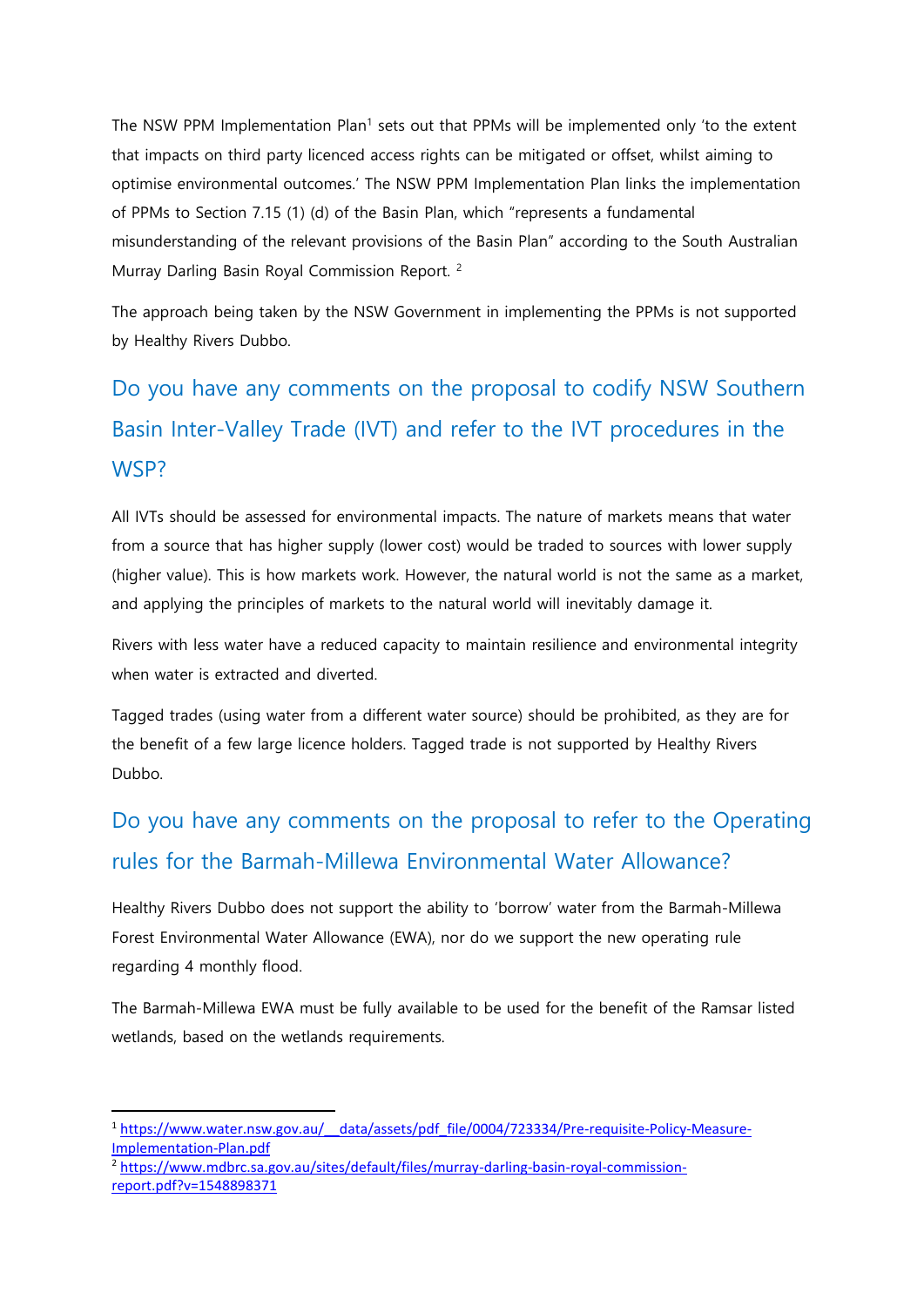Australia has moral and legal obligations under the Commonwealth Water Act 2007 to maintain the functionality of wetlands for several international migratory bird agreements including the Ramsar Convention.

## Do you have any comments on the proposal concerning River Murray Increased Flows access licence(s)?

Healthy River Dubbo supports the management of River Murray Increase Flows as a special planned environmental account.

## Do you have any comments on the proposed Lower Darling Restart Allowance?

Healthy Rivers Dubbo supports the proposed Lower Darling Restart Allowance.

Do you have any other comments on other proposed amendments to the Water Sharing Plan for the NSW Murray and Lower Darling Regulated Rivers Water Sources 2016?

The NSW Murray is a long and complex part of the Basin; and the Lower Darling is a very unique, highly variable system. There is too much complexity in this part of the Basin for this one draft WRP to adequately provide rules that meet the environmental needs of these rivers.

Healthy Rivers Dubbo strongly objects to the proposal for high security licences to be converted to unregulated licences for upstream extraction.

The WRP states that there is no floodplain harvesting in the WRP area. Therefore, all provisions for floodplain harvesting should be removed from the associated Water Sharing Plans.

In general, Healthy Rivers Dubbo considers that the EWAs are too closely associated to the needs of other water users and water determinations, rather than to meeting the environmental needs of the river system.

The WSPs fail to meet their environmental objectives, particularly the unregulated WSPs, in regard to protecting low flows and hydrological connectivity. There should be no access to uncontrolled flows in the regulated rivers.

Do you have any comments on how the NSW Government can improve the consultation process undertaken?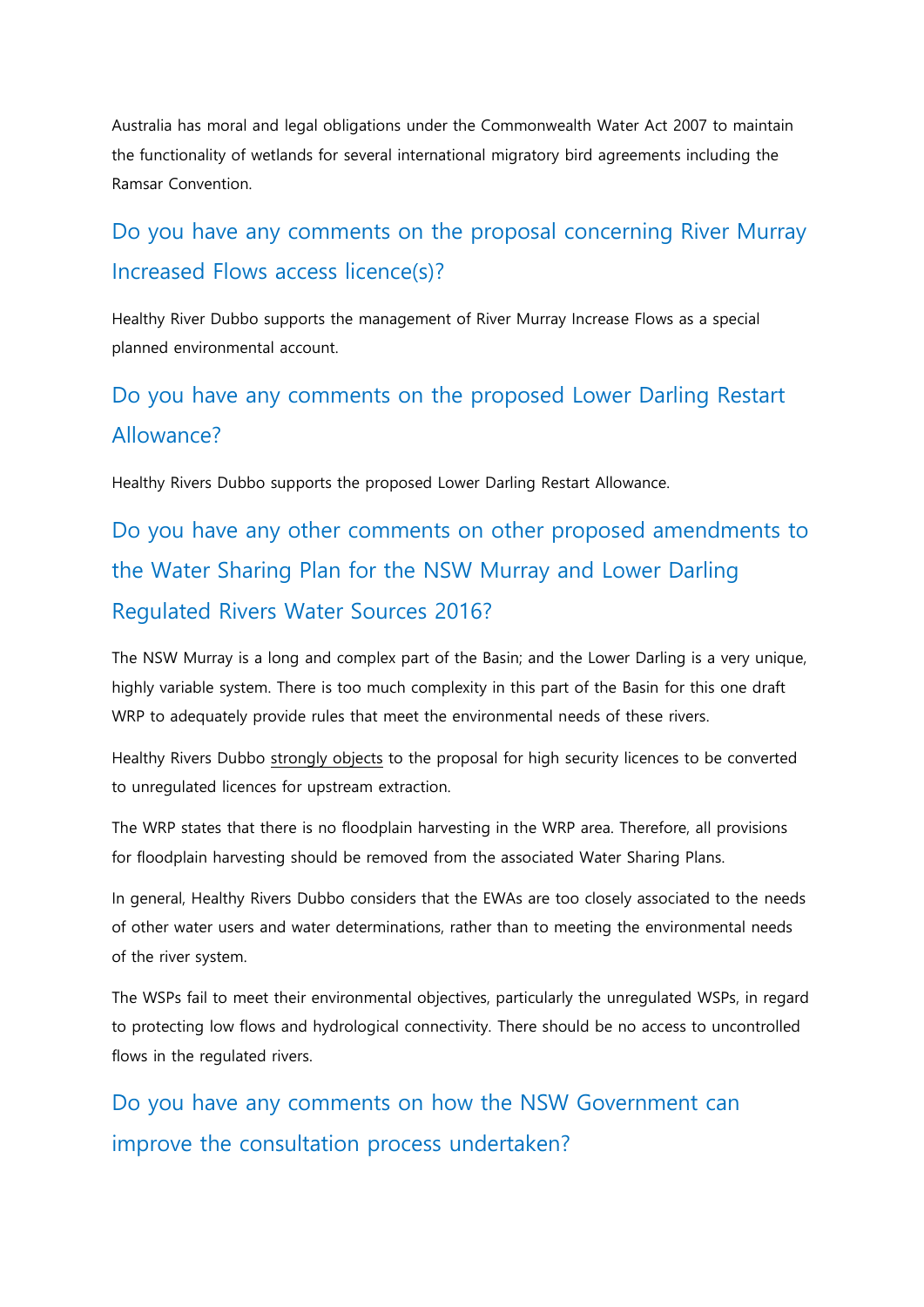It has been seven years since the Murray-Darling Basin Plan was legislated, and yet the NSW Government seems to have left the important work of developing WRPs until very late in the process. Already, there has been the need to extend the deadline for accreditation of WRPs until 30.6.20, when they should have been accredited and operational by 30.6.19.

This late rush of plans on pubic exhibition for submission has placed unnecessary pressure on community stakeholders, who are often working hard to understand complex rules and policies on their own volunteered time.

The health and resilience of rivers, aquifers, floodplains and wetlands in our Basin are critically important to all Basin residents – perhaps more could have been done by the NSW Government to get the WRPs out for public comment earlier.

## Do you have any other comments on Chapter 1 or Schedule C?

This WRP covers a large, diverse and complex part of the basin. Consultation with First Nation Groups has only been conducted with the Wadi Wadi and Ngiyampaa Nations, which is inadequate.

Wadi Wadi Country is located just west of Swan Hill Victoria, extending westward towards Ouyen and south of Robinvale, straddling the Murray River.

Ngiyampaa Country is located South bank of Barwon and Darling rivers from Brewarrina to Dunlop; on Yanda Creek; south to head of Mulga Creek; on Bogan River.

The level of First Nation consultation is very inadequate for this entire WRP area. Healthy Rivers Dubbo considers that this WRP should not have been presented for public comment until significantly more consultation with First Nation groups had occurred.

### Do you have any comments on Chapter 3 or Schedule D?

## **SECTION 4.3 RISKS TO WATER AVAILABLE FOR THE ENVIRONMENT & CAPACITY TO MEET EWRS [E(W)] - UNREGULATED WATER SOURCES**

#### **The Lakes:**

Lakes Cawndilla, Menindee and Wetherell have Not-Tolerable (N-T) risk ratings currently.

The current critical mechanism for reducing that N-T risk is to reserve all water over the Long Term Annual Average Extraction Limit (LTAAEL). The NRC report into the Barwon-Darling WSP had this to say about the use of LTAAELs: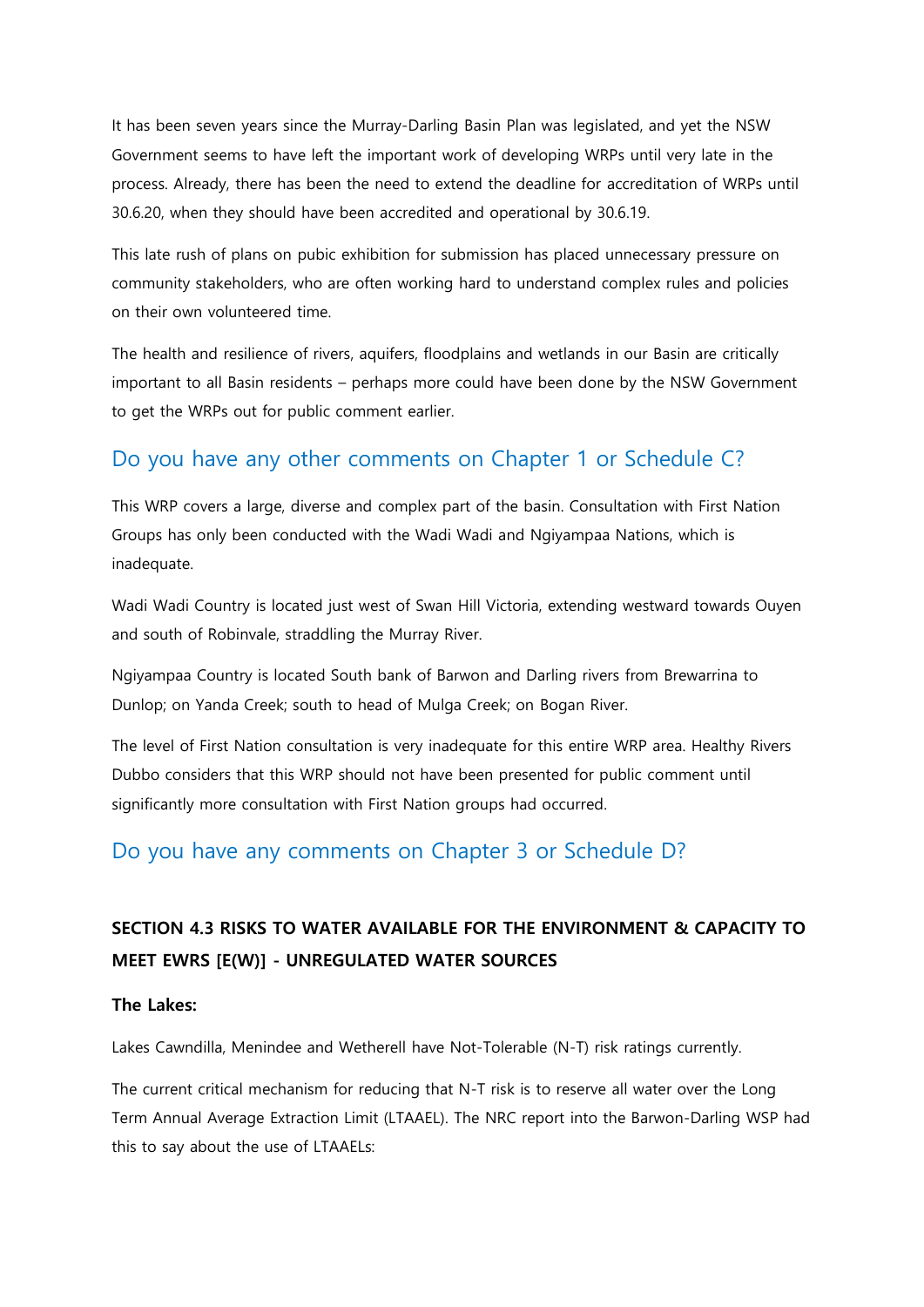"Use of this statistic as an indicator of environmental outcomes is highly misleading as this percentage is based on an average taken over more than 100 years and includes major floods that significantly skew the average. While the LTAAEL has a function in assessing long-term compliance with extraction limits, adherence to the LTAAEL is not appropriate for assessing whether the Plan has met its environmental and social objectives, particularly for such a highly variable system. When and where the water is taken is critically important in this system, not just volume extracted over many years."

New critical mechanisms being offered in this WRP to reduce the N-T high risks identified in this risk assessment of water not being available to meet the environmental requirements, for the three Lakes mentioned include:

1. To protect a portion of high flow events in the Barwon-Darling WRP area.

2. New critical mechanisms to be engaged are rules that are proposed in the Barwon-Darling WRPA, which include:

- Implementation of a first flush rule to manage the resumption of flows after a cease to flow period (proposed new active management option).
- Protection of Held Environmental Water through water take restrictions (proposed new active management option).
- Investigate and implement water/flow protection measures to improve northern hydrological connectivity between Northern Basin catchments (proposed new active management option).

The expected residual risk ratings for the three lakes after the new rules are applied will reduce the number of risk ratings that are in the N-T range.

The Monitoring and Evaluation (M&E) for the three Lakes is "planned for the Menindee Lakes Savings project".

This controversial project has not been assessed or approved, it should not be assumed it will go ahead in this document. Therefore another strategy for monitoring and evaluation should be presented in this risk assessment:

- Lake Cawndilla
- Lake Menindee
- Lake Wetherell

### **Healthy Rivers Dubbo is extremely concerned that the Menindee Lakes Savings Project is mentioned in this risk assessment.**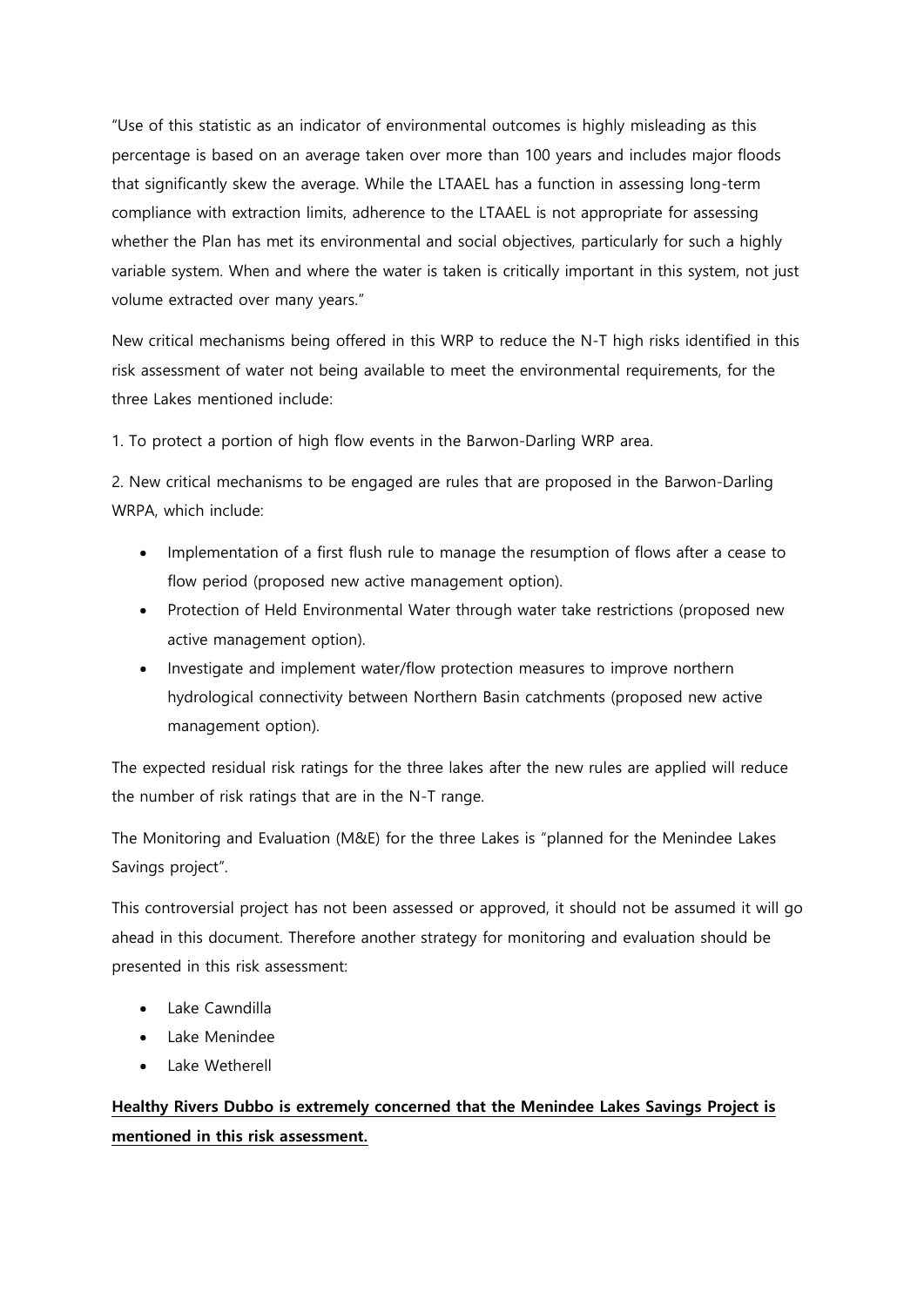We now, after seeing this project mentioned in this document don't think it is clear if the low residual risk rating of Lake Cawndilla, Lake Menindee and Lake Wetherell after the new critical mechanisms are enforced is because the implementation of the Menindee Lakes Savings Project has been assumed.

#### **Lower Darling:**

Currently there are a lot of risk ratings in the N-T range for this river area.

Improvements to the management and protection of environmental water are the new critical mechanisms proposed to reduce the high number of N-T risks identified currently, including:

- Adherence to the Sustainable Diversion Limits
- Use of Lower Darling River Flow Restart allowance Healthy Rivers Dubbo supports this proposed Allowance.
- Strategic use of environmental water Healthy Rivers Dubbo supports an Environmental Water Advisory Group (EWAG), with environmental interests represented, be mandated for both the Lower Darling and NSW Murray.
- Protection of environmental water by PPMs we have detailed our concerns about PPMs policy interpretation by the NSW Government above.
- Constraints management.

#### **NSW Murray:**

Current critical mechanisms are around strategic and co-ordinated use of EWA, and normal access to supplementary flows.

Strategies moving forward involve limiting extraction, protecting high flows, low flow habitats from drying out etc. – they seem general strategies with not much detail about how they will be achieved.

The new critical mechanisms to use to enforce those general strategies are:

- Adherence to the Sustainable Diversion Limits
- Strategic use of EWA EWAGS should be mandated. EWAs are too closely associated to the needs of other water users and water determinations, rather than to meeting the environmental needs of the river system.
- Protection of environmental water by PPMs we have detailed our concerns about PPMs above.
- Constraints management very complex in the Murray. We have no confidence that there is enough appetite by agencies and government departments to adequately address constraints that restrict the ways environmental water can be used. There is generally too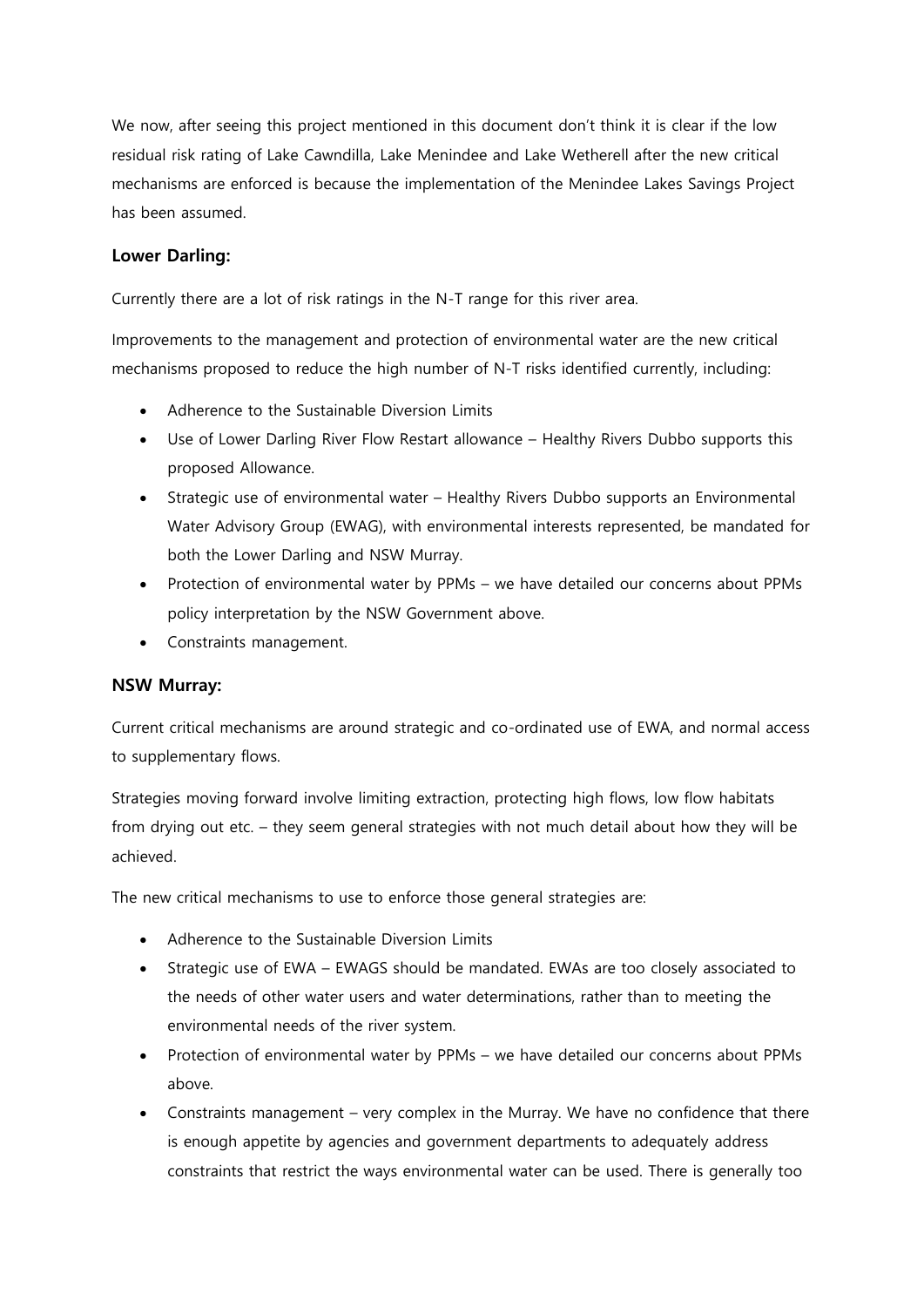much focus on not having any 'third party impacts', and not enough priority given to the requirements of the environment.

## **SECTION 4.4 RISKS TO WATER AVAILABLE FOR THE ENVIRONMENT FROM EXTRACTION UNDER BLR [E(BLR] - UNREGULATED WATER SOURCES ONLY**

Risks of over extraction under Basic Landholder Rights in the Upper Murray River are high and Not-Tolerable.

The strategy offered to minimise these high risks seem aspirational, not practical: "Protect the other water users from changes in flow attributable to growth in BLR extractive use." – does not inspire confidence that anything will be done. Reliance on temporary restrictions by the Minister to BLR access is not adequate.

BLR extraction must be metered in the Upper Murray – you cannot manage what you do not measure.

### **SECTION 4.6 RISKS TO WATER AVAILABLE FOR THE ENVIRONMENT DUE TO CLIMATE CHANGE**

All areas listed have Medium or High N-T risk rating currently.

The current critical mechanisms engaged to deal with the risk are:

- to reserve all water above the LTAAEL for the environment as PEW under WSPs, and
- AWDs adjust extractive use according to water availability

As discussed above, the use of LTAAELs as an indicator of environmental outcomes is misleading.

Using AWDs to adjust extractive use according to water availability is not currently possible in NSW. The 2014 amendment to the Water Sharing Plans via the Water Management Act disallows inflow data from the most recent drought of record to be used when calculating the Available Water Determination for each valley.

The strategy for new critical mechanisms is to use SDLs to protect the environment and water users from changes in flow attributable to climate change. We consider this strategy to be more of an aspiration than a well described plan.

Healthy Rivers Dubbo considers that:

 The risks to all water sources in this WRP area of reduced water availability from climate change are underestimated in this risk assessment, especially in the Lower Darling.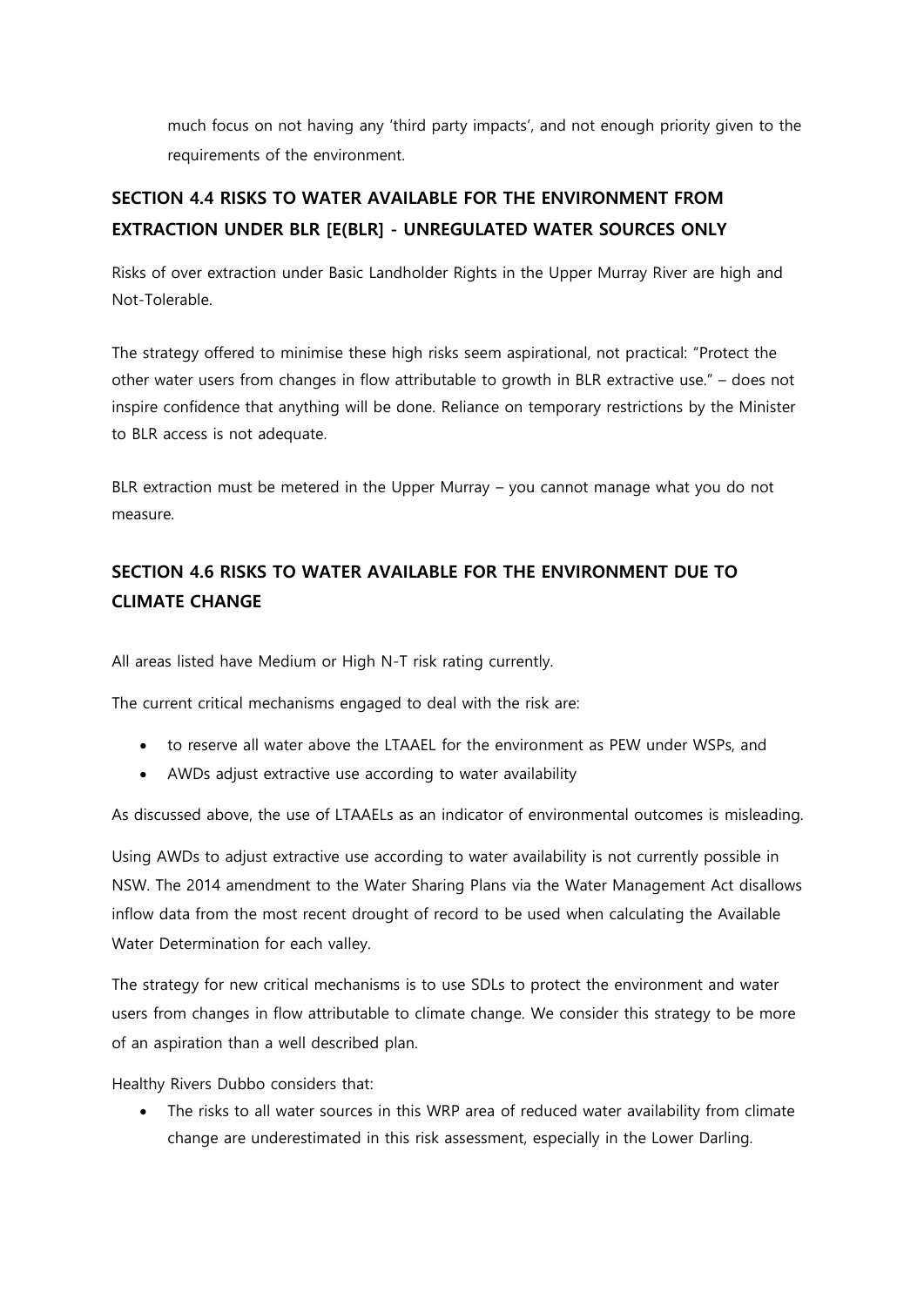- We have a low level of confidence that the SDLs have been developed to adequately account for climate change.
- The 2014 amendment to the WSPs through the NSW Water Management Act 2000 that restricts drought of record data from after implementation of each WSP means climate change must be ignored when determining the AWDs.
- In 2013 a NSW Government report Assuring Future Urban Water Security<sup>3</sup> was shelved in draft form. This draft report details the impacts that a drying climate will have by way of a reduction of potable water in urban areas. This report should be finalised and used in AWD calculations.

## **SECTION 5.3, 5.4, 5.5 RISKS TO THE HEALTH OF WATER DEPENDENT ECOSYSTEMS FROM POOR WATER QUALITY**

Healthy Rivers Dubbo believes the risks from salinity and blue-green algal blooms are much higher than identified in this risk assessment.

New critical mechanisms proposed to reduce N-T risks include the strategic use of EWAs, and the support of constraints management strategies. As previously mentioned, Healthy Rivers Dubbo:

- Supports the mandatory establishment of EWAGs in the Lower Darling and NSW Murray Rivers, with environmental representation, to facilitate the strategic use of environmental water to improve water quality.
- Has little faith that there is enough appetite from those in power to manage constraints, and prioritise environmental outcomes over third party impacts.

To summarise our study of the risk assessment offered up in this WRP, there are a lot of intolerable high risks that will not be mitigated through the rules in the associated WSPs. We recognise that the emphasis on no third party impacts (especially around constraints management), is threatening the long term health of the river systems in the WRP area.

## Do you have any comments on the protection of environmental water?

Active Management Policy to facilitate the protection of environmental water in NSW is under development.

**.** 

<sup>&</sup>lt;sup>3</sup> http://www.water.nsw.gov.au/ data/assets/pdf file/0005/665609/assuring-future-urban-water-security[draft.pdf](http://www.water.nsw.gov.au/__data/assets/pdf_file/0005/665609/assuring-future-urban-water-security-draft.pdf)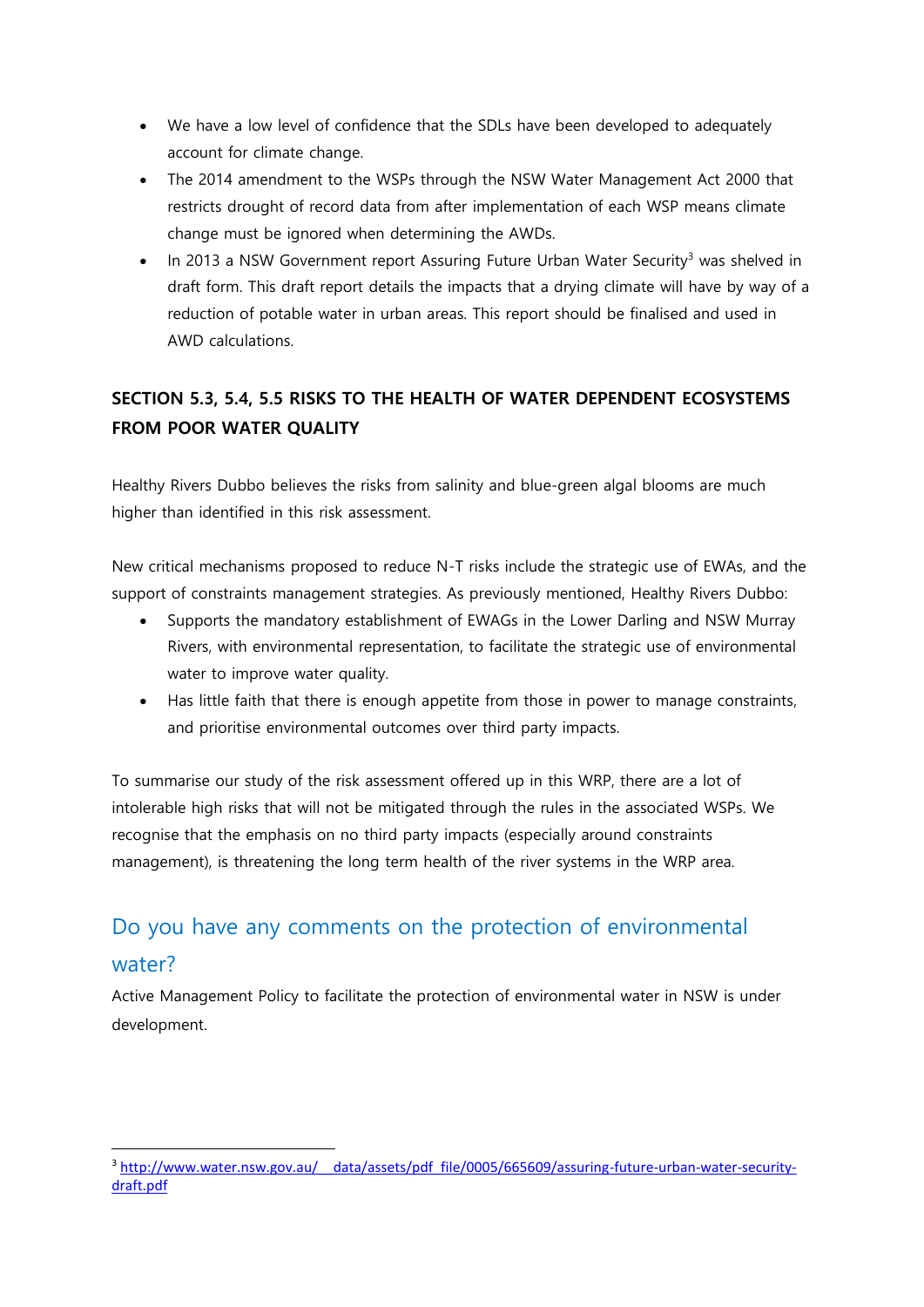## Do you have any comments on cultural connections to surface water and the protection of Indigenous values and uses?

We have described above our serious concerns about the appropriateness of the consultation with First Nation Groups for this WRP.

With such poor levels of consultation for such a complex area, Healthy Rivers Dubbo is comfortable to assume that considerations of the protection of Indigenous values and uses regarding the cultural connections to surface water would be inadequate.

## Do you have any comments on Chapter 5 or Schedule F?

Healthy Rivers Dubbo:

- Supports proposed Lower Darling Restart Allowance
- Supports the broadening of the use of the Lower Darling EWA and an increase in the volume to achieve improved water quality.
- Supports the management of River Murray Increase Flows as a special planned environmental account.
- Does not support the ability to borrow water from the Barmah-Millewa Forest EWA or the new operating rule regarding 4 monthly flood. This EWA must be used for the benefit of the Ramsar listed wetlands based on their requirements.
- Supports the mandated creation of EWAGs with environmental representation for both the Lower Darling and NSW Murray.

## Do you have any other comments on Chapter 5?

Healthy Rivers Dubbo strongly objects to the proposal for high security licences to be converted to unregulated licences for upstream extraction.

The WRP states that there is no floodplain harvesting in the WRP area. Therefore, all provisions for floodplain harvesting should be removed from the associated Water Sharing Plans.

In general, Healthy Rivers Dubbo considers that the EWAs are too closely associated to the needs of other water users and water determinations, rather than to meeting the environmental needs of the river system.

## Do you have any comments on Chapter 6 or the Water Quality Management Plan (Schedule H)?